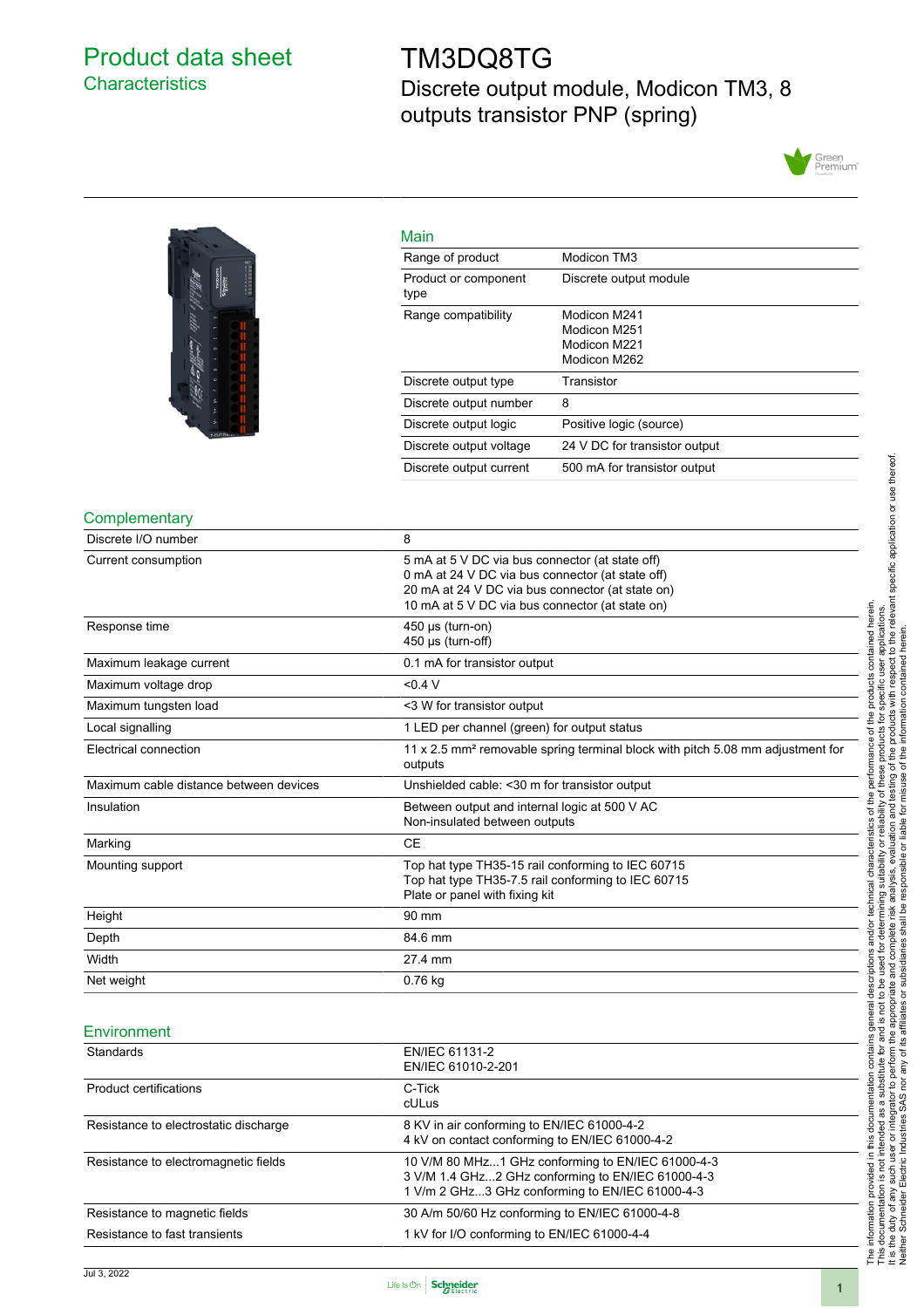| Surge withstand                       | 1 kV I/O common mode conforming to EN/IEC 61000-4-5 DC                                                                                                                                                               |
|---------------------------------------|----------------------------------------------------------------------------------------------------------------------------------------------------------------------------------------------------------------------|
| Resistance to conducted disturbances  | 10 V 0.1580 MHz conforming to EN/IEC 61000-4-6<br>3 V spot frequency (2, 3, 4, 6.2, 8.2, 12.6, 16.5, 18.8, 22, 25 MHz) conforming to<br>Marine specification (LR, ABS, DNV, GL)                                      |
| Electromagnetic emission              | Radiated emissions - test level: 40 dBµV/m QP class A (10 m) at 30230 MHz<br>conforming to EN/IEC 55011<br>Radiated emissions - test level: 47 dBµV/m QP class A (10 m) at 2301000 MHz<br>conforming to EN/IEC 55011 |
| Ambient air temperature for operation | -1035 °C vertical installation<br>-1055 °C horizontal installation                                                                                                                                                   |
| Ambient air temperature for storage   | $-2570 °C$                                                                                                                                                                                                           |
| Relative humidity                     | 1095 %, without condensation (in operation)<br>1095 %, without condensation (in storage)                                                                                                                             |
| IP degree of protection               | IP20 with protective cover in place                                                                                                                                                                                  |
| Pollution degree                      | $\overline{2}$                                                                                                                                                                                                       |
| Operating altitude                    | $02000$ m                                                                                                                                                                                                            |
| Storage altitude                      | $03000$ m                                                                                                                                                                                                            |
| Vibration resistance                  | 3.5 mm at 58.4 Hz on DIN rail<br>3 gn at 8.4150 Hz on DIN rail<br>3.5 mm at 58.4 Hz on panel<br>3 gn at 8.4150 Hz on panel                                                                                           |
| Shock resistance                      | 15 gn for 11 ms                                                                                                                                                                                                      |

# Packing Units

| Unit Type of Package 1       | <b>PCE</b>        |
|------------------------------|-------------------|
| Number of Units in Package 1 |                   |
| Package 1 Weight             | 230.0 g           |
| Package 1 Height             | $7.5 \text{ cm}$  |
| Package 1 width              | $12.5 \text{ cm}$ |
| Package 1 Length             | $10.5 \text{ cm}$ |
| Unit Type of Package 2       | S <sub>02</sub>   |
| Number of Units in Package 2 | 9                 |
| Package 2 Weight             | 2.234 kg          |
| Package 2 Height             | $15 \text{ cm}$   |
| Package 2 width              | 30 cm             |
| Package 2 Length             | 40 cm             |

# Offer Sustainability

| Sustainable offer status        | Green Premium product                                                                                                                                                                                                                                    |
|---------------------------------|----------------------------------------------------------------------------------------------------------------------------------------------------------------------------------------------------------------------------------------------------------|
| <b>REACh Regulation</b>         | <b>E</b> <sup>I</sup> REACh Declaration                                                                                                                                                                                                                  |
| <b>EU RoHS Directive</b>        | Pro-active compliance (Product out of EU RoHS legal scope) EVEU RoHS<br><b>Declaration</b>                                                                                                                                                               |
| Toxic heavy metal free          | Yes                                                                                                                                                                                                                                                      |
| Mercury free                    | Yes                                                                                                                                                                                                                                                      |
| RoHS exemption information      | <b>d</b> Yes                                                                                                                                                                                                                                             |
| China RoHS Regulation           | China RoHS Declaration                                                                                                                                                                                                                                   |
| <b>Environmental Disclosure</b> | Product Environmental Profile                                                                                                                                                                                                                            |
| <b>Circularity Profile</b>      | End Of Life Information                                                                                                                                                                                                                                  |
| <b>WEEE</b>                     | The product must be disposed on European Union markets following specific<br>waste collection and never end up in rubbish bins                                                                                                                           |
| <b>PVC</b> free                 | Yes                                                                                                                                                                                                                                                      |
| California proposition 65       | WARNING: This product can expose you to chemicals including: Lead and<br>lead compounds, which is known to the State of California to cause cancer<br>and birth defects or other reproductive harm. For more information go to<br>www.P65Warnings.ca.gov |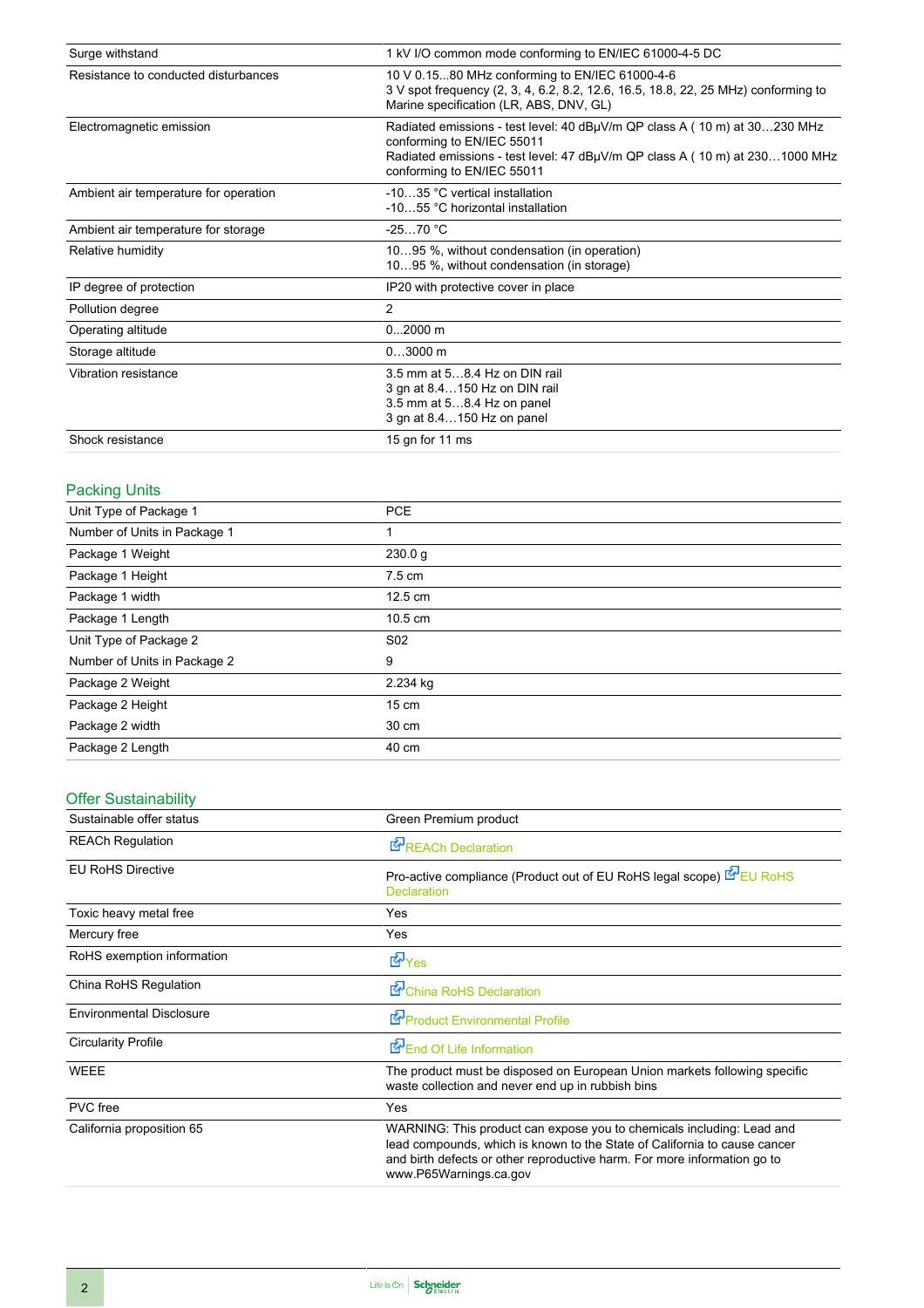Product data sheet Dimensions Drawings

TM3DQ8TG

## Dimensions



(\*) 8.5 mm/0.33 in. when the clamp is pulled out.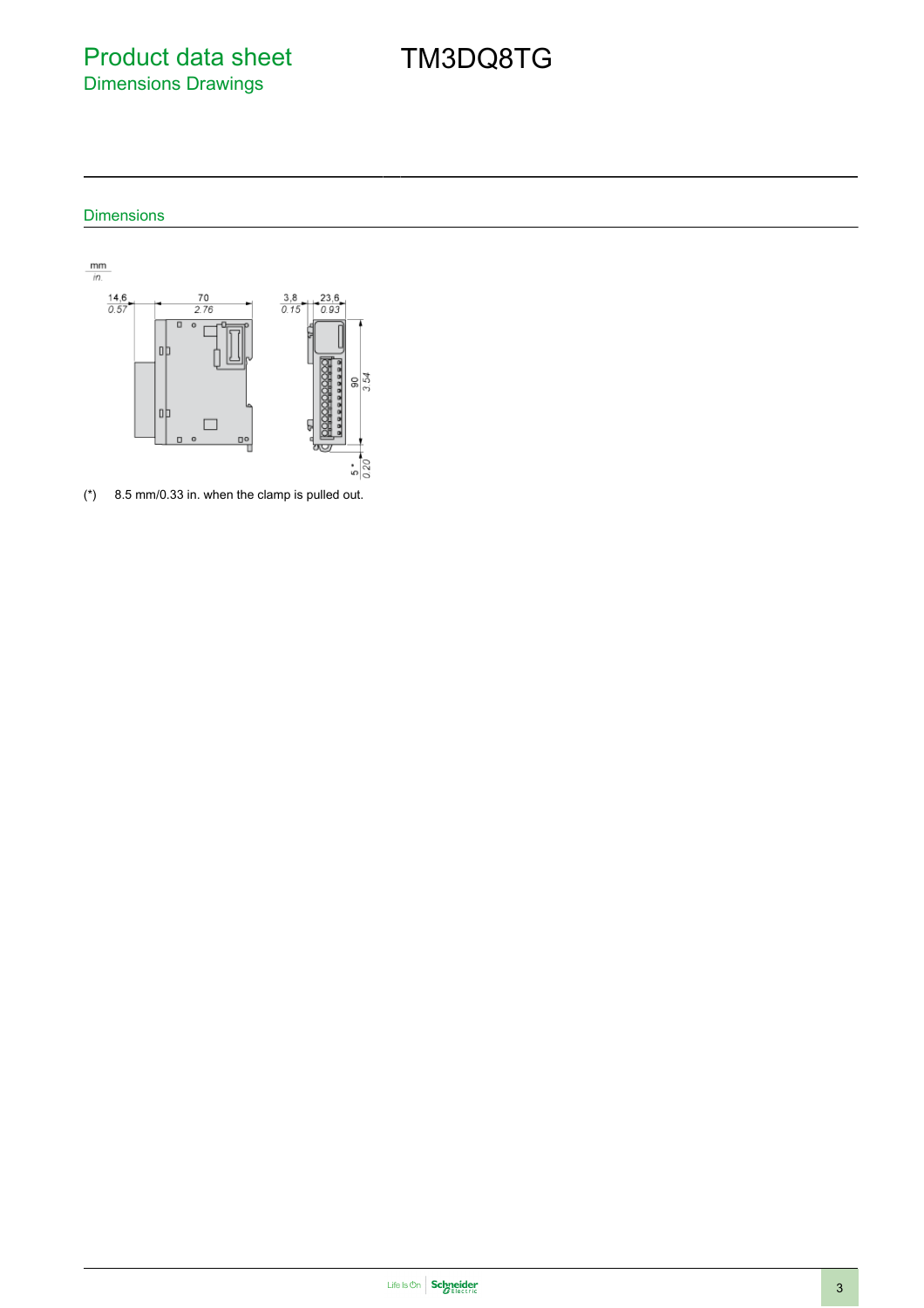#### Spacing Requirements

 $\frac{mm}{in.}$ 긲  $\overline{111}$  $\overline{\phantom{a}}$ g  $\frac{80}{3.15}$ 80  $3.15$ 20  $\mathcal{R}$  $\frac{1}{2}$ 

#### Mounting on a Rail



## Incorrect Mounting



#### Mounting on a Panel Surface



(1) Install a mounting strip

#### Mounting Hole Layout